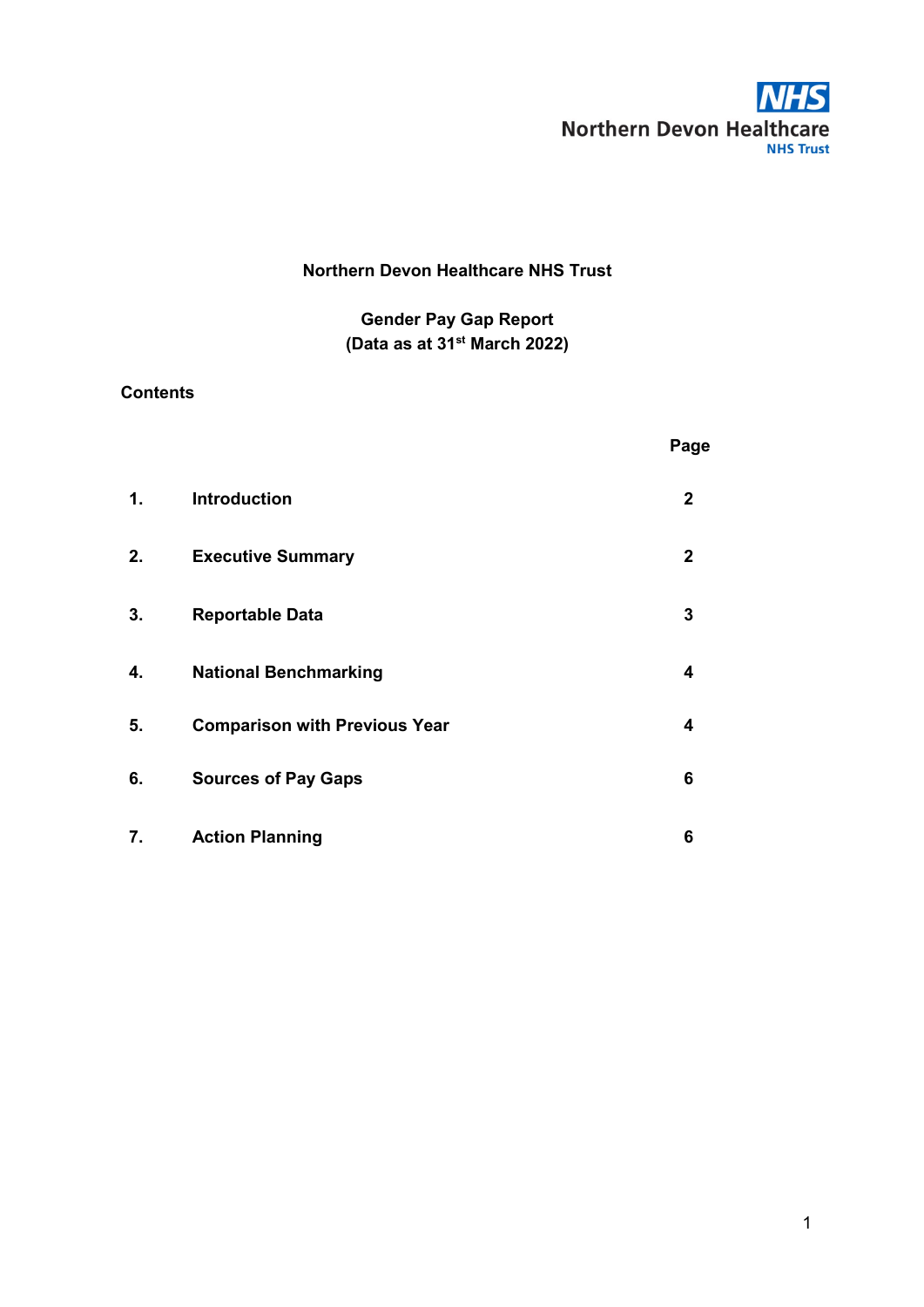# **1. INTRODUCTION**

From 2017, any organisation that has 250 or more employees must publish and report specific figures about their gender pay gap. The gender pay gap is the difference between the average earnings of men and women, expressed relative to men's earnings.

The Trust must both:

- publish their gender pay gap data and a written statement on their public-facing website
- report their data to government online using the gender pay gap reporting service.

This report fulfils our legal obligation to produce and comment upon the following data with regards our gender pay gap:

- mean gender pay gap;
- median gender pay gap
- mean bonus gender pay gap
- median bonus gender pay gap
- proportion of males and females receiving a bonus payment and proportion of males and females in each pay quartile.

It should be noted that no bonuses are paid within the Trust as part of pay packages; however, for the purposes of the Gender Pay Gap report, ACCEA<sup>[1](#page-1-0)</sup> payments, part of a national scheme are classified as a bonus.

Other than for medical and dental staff (doctors and dentists), some Apprentices, Non-Executive Directors and Very Senior Managers, all other jobs are evaluated using the national Agenda for Change (AfC) job evaluation scheme. This process evaluates the job and not the post holder and makes no reference to gender or any other personal characteristics of existing or potential job holders. VSM's include Executive Directors and a small number of other senior posts.

The data in this report is based on a snapshot taken on 31<sup>st</sup> March 2021. The value of this report is in making year-on-year comparisons and benchmarking nationally. We can compare our performance with our own results submitted in the previous year and we have used comparative estimates from the Office for National Statistics (ONS) website to establish our benchmarking.

This report proposes a range of actions to complete further analysis to complement our "diagnosis" of our gender pay gap and to ensure that any actions recommended will be effective in assisting to reduce our gender pay gap.

# **2. EXECUTIVE SUMMARY**

Our performance against relevant local and national benchmarks continues to be poor. Analysis of numbers of staff within respective quartiles shows minimal change across all but the lower quartile, which remains the same.

Due to issues within the ACCEA system for consultants, gender inequality is greater than would be expected against any national benchmark measure relating to the mean average, or payment of bonuses.

<span id="page-1-0"></span> <sup>1</sup> "ACCEA" stands for Advisory Committee on Clinical Excellence Awards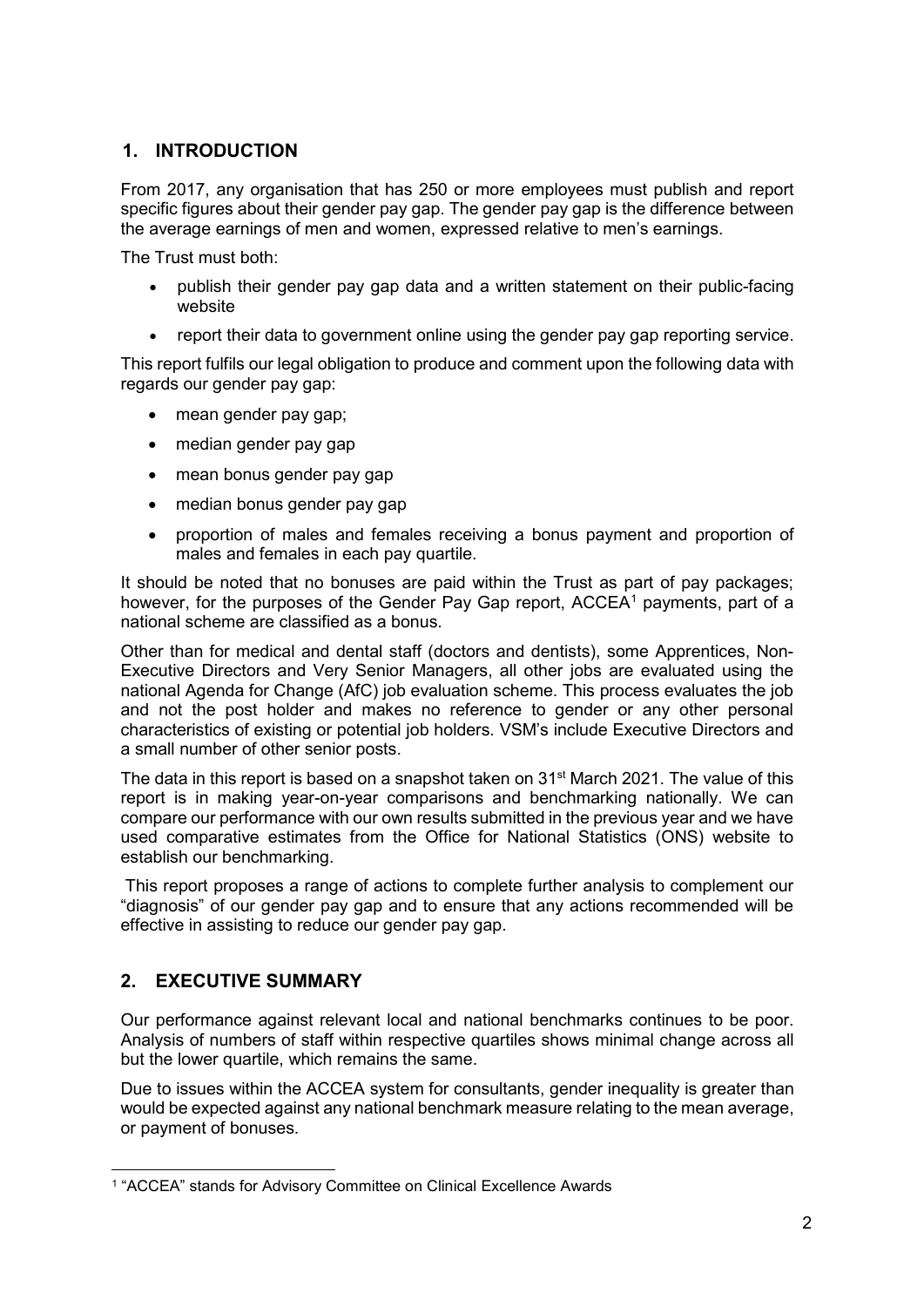In the last gender pay gap report, it was noted that the national ACCEA scheme is changing. A review has now taken place resulting in some national recommendations<sup>[2](#page-2-0)</sup>, however, recent indications are that there will be no national changes for the 2022 upcoming cycle, meaning that any changes from the recommendations are unlikely to result in any significant impact for several years. The pay gap due to the ACCEA scheme is also unlikely to close significantly unless female consultant representation is increased alongside an increase in applications to the ACCEA scheme.

Comparison with the previous year's data shows that our pay gap, using both the mean and median average indicators, has remained relatively stable. The percentage comparison between males and females receiving bonus pay has shown a decrease in males receiving bonus payments but not for females. Although the percentage of male consultants receiving bonus payments remains significantly higher than females, the bonus payment gap has reduced positively both in the median and mean pay.

It is nationally recognised that a gender pay gap amongst medical consultants in England exists. A review by UCL academic Professor Dame Jane Dacre entitled 'Mend the Gap: The Independent review into Gender Pay Gaps in Medicine in England'[3](#page-2-1) was undertaken to understand the reasons behind this and to make recommendations to reduce the gender pay gap over the medium to long term.

#### **3. REPORTABLE DATA**

The data shown below is that which has been uploaded to the Gender Pay Gap Reporting Service website. There is no opportunity to add explanatory text on the website but this report will be uploaded to the Trust website as part of the reporting requirements.

| Women's hourly rate is:                                              |                      |  |  |  |
|----------------------------------------------------------------------|----------------------|--|--|--|
| <b>32.1% LOWER (mean)</b>                                            | 23.3% LOWER (median) |  |  |  |
| Pay quartiles:                                                       |                      |  |  |  |
| How many men and women are in each quarter of the employer's payroll |                      |  |  |  |
| Top quartile                                                         |                      |  |  |  |
| 36.3% MEN                                                            | <b>63.7% WOMEN</b>   |  |  |  |
| Upper middle quartile                                                |                      |  |  |  |
| <b>15.3% MEN</b><br><b>84.7% WOMEN</b>                               |                      |  |  |  |
| Lower middle quartile                                                |                      |  |  |  |
| <b>12.6% MEN</b>                                                     | 87.4% WOMEN          |  |  |  |
| Lower quartile                                                       |                      |  |  |  |
| <b>14.0% MEN</b>                                                     | <b>86.0% WOMEN</b>   |  |  |  |
| Women's bonus pay is:                                                |                      |  |  |  |
| <b>39.9% LOWER (mean)</b><br>48.8% LOWER (median)                    |                      |  |  |  |
| Who received bonus pay:                                              |                      |  |  |  |
| <b>5.2% OF MEN</b><br>0.7% OF WOMEN                                  |                      |  |  |  |

<span id="page-2-1"></span><span id="page-2-0"></span> <sup>2</sup> [New reforms to make consultant awards fairer and more accessible -](https://www.gov.uk/government/news/new-reforms-to-make-consultant-awards-fairer-and-more-accessible) GOV.UK (www.gov.uk) <sup>3</sup> ["System-wide efforts" required to resolve gender pay gap in medicine | UCL News -](https://www.ucl.ac.uk/news/2020/dec/system-wide-efforts-required-resolve-gender-pay-gap-medicine) UCL – [University College London](https://www.ucl.ac.uk/news/2020/dec/system-wide-efforts-required-resolve-gender-pay-gap-medicine)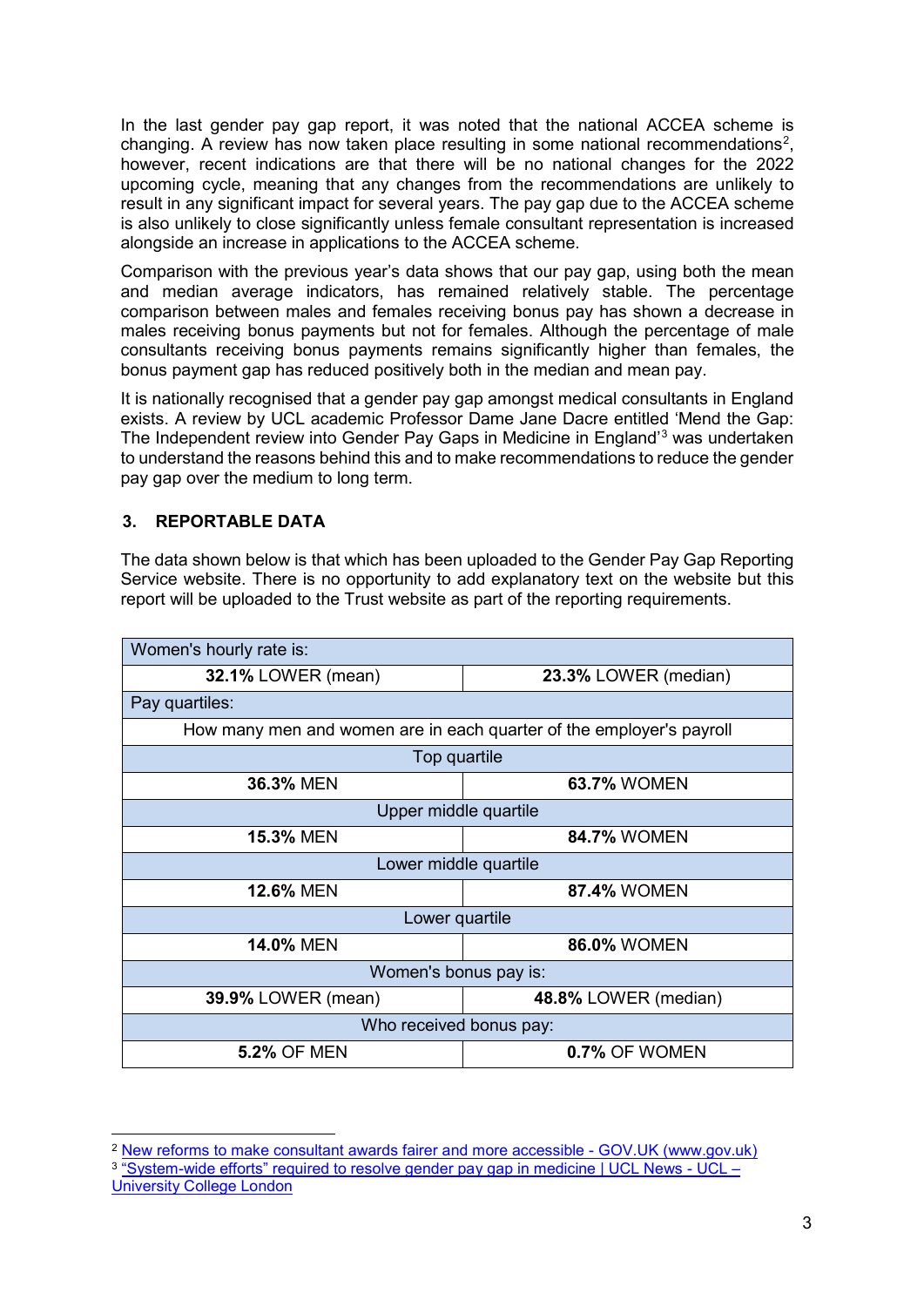#### **4. NATIONAL BENCHMARKING**

The table below shows our performance against the most recent official headline pay gap benchmarking, for all employers, from the Office for National Statistics (ONS) $^4$  $^4$ :

|                                | 2021 pay gap based on<br>median average | 2021 pay gap based on<br>mean average |
|--------------------------------|-----------------------------------------|---------------------------------------|
| National benchmark             | $15.4\%$                                | 14.9%                                 |
| <b>Human Health Activities</b> | 18.8%                                   | 21.3%                                 |
| <b>Hospital Activities</b>     | 14.3%                                   | 20.4%                                 |
| <b>NDHT</b>                    | 32.1%                                   | 23.3%                                 |

#### **Commentary**

The pay gap based on the median average is the most reliable and widely used measure of gender pay equality. When the pay gap is measured using the mean average, this allows "outliers" at either end to distort the measure. The figures above indicate that the NDHT gender pay gap is significantly higher than local and national benchmarks.

The gender pay gap has increased slightly based on last year's figures, and the gap has further widened from the 2019 reported figures as well.

## **5. COMPARISON WITH PREVIOUS YEAR**

#### **Mean average (hourly rate of pay)**

|              | 2020   | 2021   | % change |
|--------------|--------|--------|----------|
| Male         | £22.83 | £24.84 | 8.80%    |
| Female       | £16.07 | £16.86 | 4.92%    |
| % difference | 29.58% | 32.12% | 8.59%    |

#### **Median average (hourly rate of pay)**

|              | 2020   | 2021   | % change |
|--------------|--------|--------|----------|
| Male         | £18.33 | £19.38 | 5.73%    |
| Female       | £14.15 | £14.86 | 5.02%    |
| % difference | 22.83% | 23.30% | 2.06%    |

#### **Quartiles**

 $\frac{1}{4}$  $\overline{A}$ 

<span id="page-3-0"></span>[https://www.ons.gov.uk/employmentandlabourmarket/peopleinwork/earningsandworkinghours/dataset](https://www.ons.gov.uk/employmentandlabourmarket/peopleinwork/earningsandworkinghours/datasets/annualsurveyofhoursandearningsashegenderpaygaptables) [s/annualsurveyofhoursandearningsashegenderpaygaptables](https://www.ons.gov.uk/employmentandlabourmarket/peopleinwork/earningsandworkinghours/datasets/annualsurveyofhoursandearningsashegenderpaygaptables)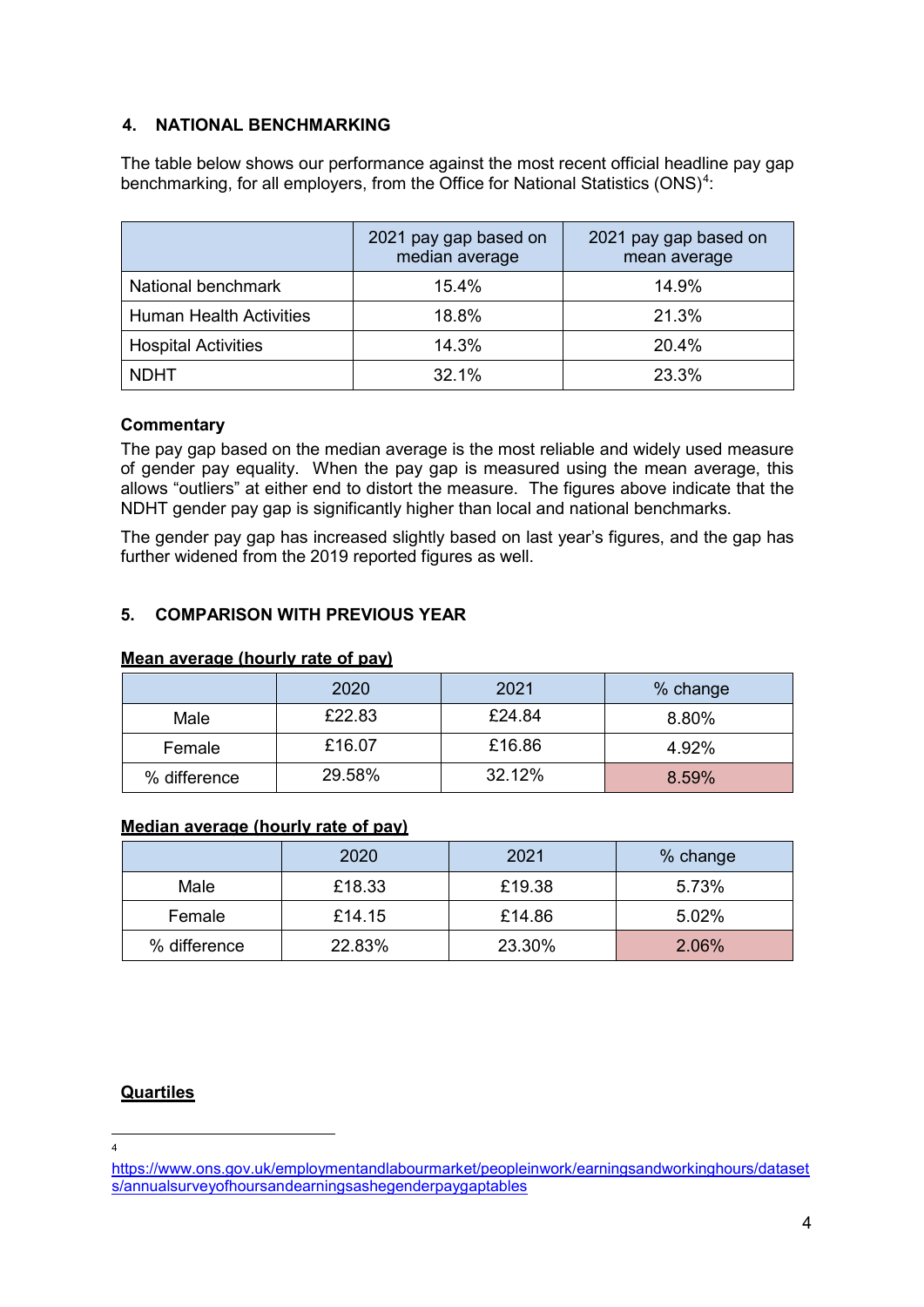| Quartile     | 2020 (3250 staff) |               | 2021 (3421 staff) |               | % change    |               |
|--------------|-------------------|---------------|-------------------|---------------|-------------|---------------|
|              | <b>Male</b>       | <b>Female</b> | <b>Male</b>       | <b>Female</b> | <b>Male</b> | <b>Female</b> |
| Top          | 34.2%             | 65.8%         | 36.3%             | 63.7%         | 2.1%        | $-2.1%$       |
| Upper middle | 16.0%             | 84.0%         | 15.3%             | 84.7%         | $-0.7%$     | 0.7%          |
| Lower middle | 15.5%             | 84.5%         | 12.6%             | 87.4%         | $-2.9%$     | 2.9%          |
| Lower        | 12.7%             | 87.3%         | 14.0%             | 86.0%         | 1.3%        | $-1.3%$       |

## **Bonus pay**

| % receiving bonus pay | 2020 | 2021 | % change |  |
|-----------------------|------|------|----------|--|
| Male                  | 5.8% | 5.2% | $-0.6%$  |  |
| Female                | 7%   | 7%   | $0.0\%$  |  |

#### **Bonus pay (mean average)**

| Mean bonus pay  | 2020    | 2021    | % change  |
|-----------------|---------|---------|-----------|
| Male            | £11,100 | £10,903 | $-1.78\%$ |
| Female          | £6,712  | £7,191  | $+7.10%$  |
| $\%$ difference | 39.50%  | 34.10%  | $-5.40%$  |

#### **Bonus pay (median average)**

| Median bonus pay | 2020   | 2021   | % change |  |
|------------------|--------|--------|----------|--|
| Male             | £9,048 | £9,048 | $0.0\%$  |  |
| Female           | £4,651 | £5,372 | 15.5%    |  |
| % difference     | 48.6%  | 40.6%  | $-8.0\%$ |  |

## **Consultants**

| Consultants | Male     | Female | Total | % Female |
|-------------|----------|--------|-------|----------|
| 2020        | 81       |        | 111   | 27%      |
| 2021        | 72<br>്ധ | ົ      | 110   | 29%      |

#### **Commentary**

Comparison with the previous years' data shows that our pay gap, using both the mean and median average indicators, has remained relatively stable. The percentage comparison between males and females receiving bonus pay has shown that there is a decrease in the overall amount of bonus payments received by males and an increase in the overall amount of bonus payments received by females, although the percentage and overall payments received by males is significantly higher than that received by females.